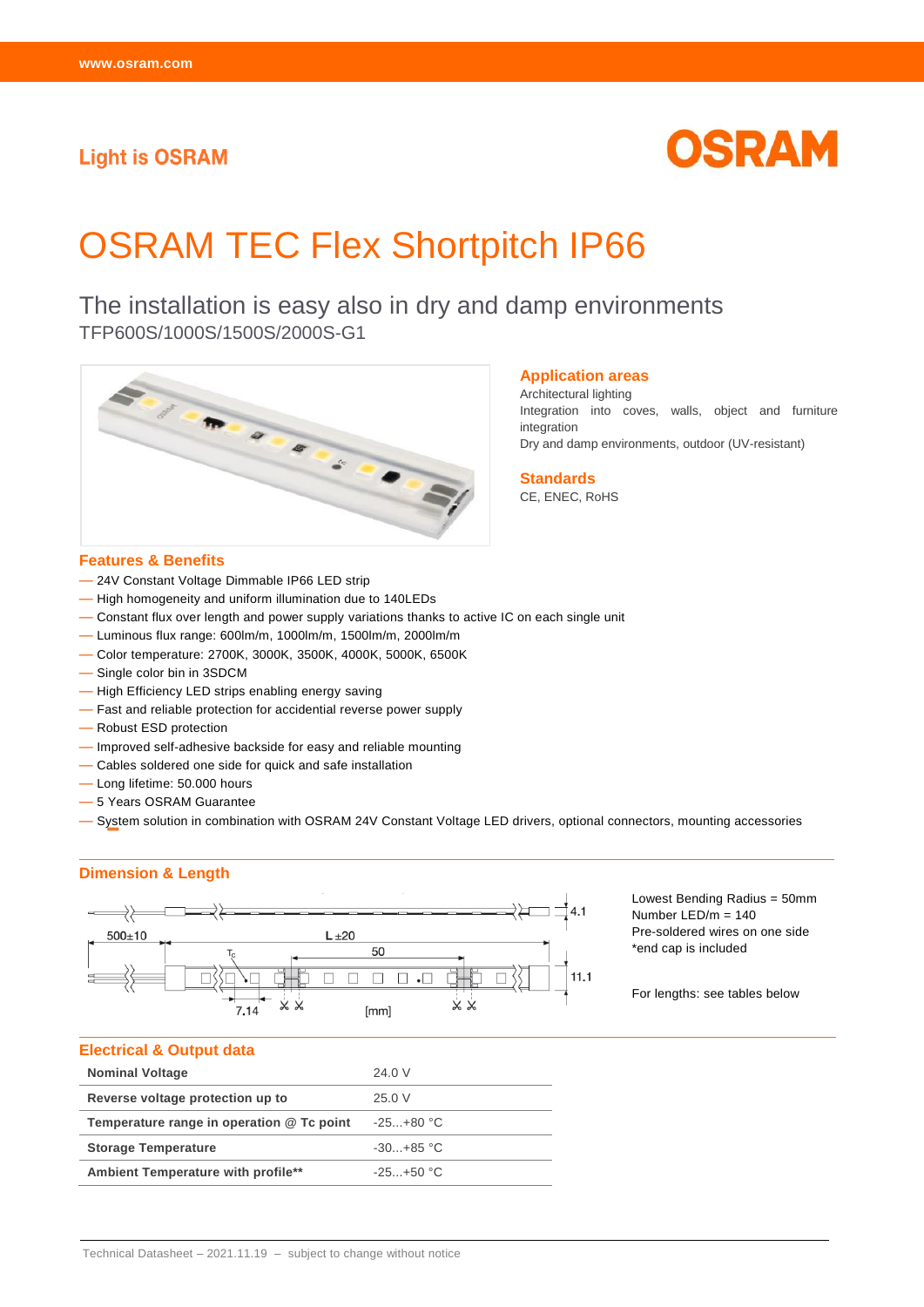## **Technical data**

## **GENERAL**

| <b>Dimmable</b>                  | Pulse width modulation (PWM)                                    |
|----------------------------------|-----------------------------------------------------------------|
| Dimming range                    | $1100\%$                                                        |
| Lifetime                         | 50.000 hrs (L70B50 & L80B50, Tp rated)                          |
| Adhesive tape on backside        | 3M                                                              |
| <b>Complementary systems</b>     | Connectors, Profiles and covers, OPTOTRONIC drivers and dimmers |
| Minimum bending radius           | 5 cm                                                            |
| <b>Protection type</b>           | <b>IP66</b>                                                     |
| Classification acc. to IEC 62031 | Built-in                                                        |

## **REFERENCE DATA**

| <b>TFP Shortpitch</b><br><b>CR180</b> |           | <b>Nominal</b><br>CCT <sup>*</sup> | <b>CRI</b> | Lm/m | W/m  | Luminous<br>efficacy Im/W | LED <sub>s</sub> /<br>m | Performance<br>Temp. Tp°C | Length m |
|---------------------------------------|-----------|------------------------------------|------------|------|------|---------------------------|-------------------------|---------------------------|----------|
| TFP600S-G1-827                        | -         | 2700 K                             | >80        | 600  | 5.5  | 109                       | 140                     | 35                        | 5        |
| TFP600S-G1-830                        | $\bullet$ | 3000 K                             | >80        | 640  | 5.5  | 116                       | 140                     | 35                        | 5        |
| TFP600S-G1-835                        | $\bullet$ | 3500 K                             | >80        | 600  | 5.5  | 109                       | 140                     | 35                        | 5        |
| TFP600S-G1-840                        | ○         | 4000 K                             | >80        | 640  | 5.5  | 116                       | 140                     | 35                        | 5        |
| TFP600S-G1-850                        | $\bullet$ | 5000 K                             | >80        | 660  | 5.5  | 120                       | 140                     | 35                        | 5        |
| TFP600S-G1-865                        | $\bullet$ | 6500 K                             | >80        | 650  | 5.5  | 118                       | 140                     | 35                        | 5        |
| TFP1000S-G1-827                       | -         | 2700 K                             | >80        | 1030 | 9    | 114                       | 140                     | 40                        | 5        |
| TFP1000S-G1-830                       | $\bullet$ | 3000 K                             | >80        | 1110 | 9    | 123                       | 140                     | 40                        | 5        |
| TFP1000S-G1-835                       | $\bullet$ | 3500 K                             | >80        | 1000 | 9    | 111.1                     | 140                     | 40                        | 5        |
| TFP1000S-G1-840                       | ◯         | 4000 K                             | >80        | 1080 | 9    | 120                       | 140                     | 40                        | 5        |
| TFP1000S-G1-850                       | $\bullet$ | 5000 K                             | >80        | 1130 | 9    | 126                       | 140                     | 40                        | 5        |
| TFP1000S-G1-865                       | $\bullet$ | 6500 K                             | >80        | 1120 | 9    | 124                       | 140                     | 40                        | 5        |
| TFP1500S-G1-827                       | $\bullet$ | 2700 K                             | >80        | 1530 | 13.2 | 116                       | 140                     | 45                        | 5        |
| TFP1500S-G1-830                       | $\bullet$ | 3000 K                             | >80        | 1620 | 13.2 | 123                       | 140                     | 45                        | 5        |
| TFP1500S-G1-835                       | $\bullet$ | 3500 K                             | >80        | 1500 | 13.2 | 113.6                     | 140                     | 45                        | 5        |
| TFP1500S-G1-840                       | ○         | 4000 K                             | >80        | 1630 | 13.2 | 123                       | 140                     | 45                        | 5        |
| TFP1500S-G1-850                       | $\bullet$ | 5000 K                             | >80        | 1670 | 13.2 | 127                       | 140                     | 45                        | 5        |
| TFP1500S-G1-865                       | $\bullet$ | 6500 K                             | >80        | 1660 | 13.2 | 126                       | 140                     | 45                        | 5        |
| TFP2000S-G1-827                       | -         | 2700 K                             | >80        | 1690 | 15.5 | 109                       | 140                     | 50                        | 5        |
| TFP2000S-G1-830                       | $\bullet$ | 3000 K                             | >80        | 1910 | 15.5 | 123                       | 140                     | 50                        | 5        |
| TFP2000S-G1-835                       | $\bullet$ | 3500 K                             | >80        | 2000 | 15.5 | 129                       | 140                     | 50                        | 5        |
| TFP2000S-G1-840                       | ○         | 4000 K                             | >80        | 1920 | 15.5 | 124                       | 140                     | 50                        | 5        |
| TFP2000S-G1-850                       | $\bullet$ | 5000 K                             | >80        | 1960 | 15.5 | 126                       | 140                     | 50                        | 5        |
| TFP2000S-G1-865                       | $\Box$    | 6500K                              | >80        | 1940 | 15.5 | 125                       | 140                     | 50                        | 5        |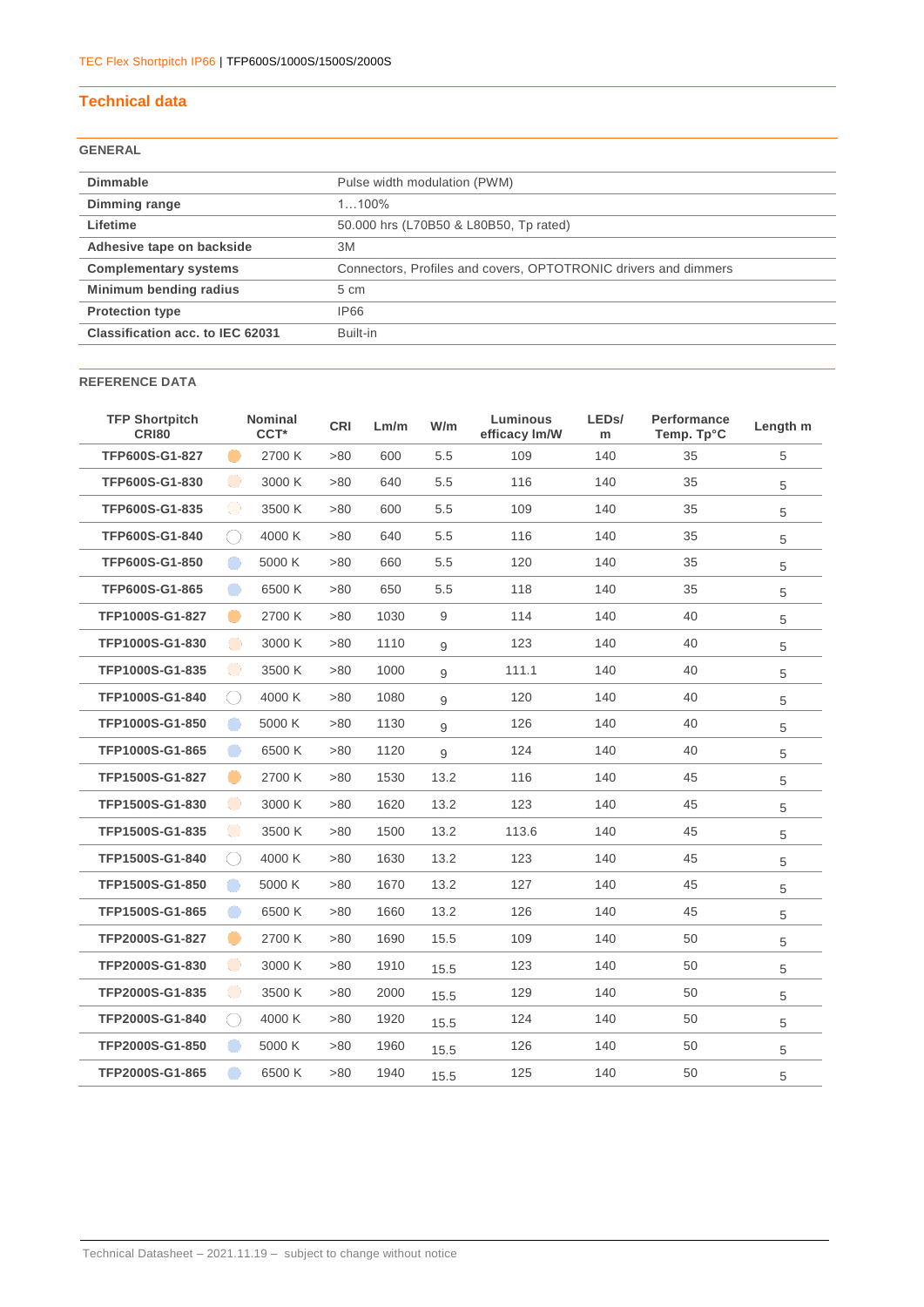| <b>TFP Shortpitch</b><br><b>CR190</b> |            | Nominal CCT* | <b>CRI</b> | Im/m | W/m  | Luminous<br><b>Efficacy Im/W</b> | LEDs/m | Performance<br>Temp. Tp °C | Length<br>m |
|---------------------------------------|------------|--------------|------------|------|------|----------------------------------|--------|----------------------------|-------------|
| TFP600S-G1-927                        |            | 2700 K       | >90        | 555  | 5.9  | 94.1                             | 140    | 43                         | 5           |
| TFP600S-G1-930                        | $\bullet$  | 3000 K       | >90        | 590  | 5.9  | 100                              | 140    | 43                         | 5           |
| TFP600S-G1-935                        | $\bullet$  | 3500 K       | >90        | 590  | 5.9  | 100                              | 140    | 43                         | 5           |
| TFP600S-G1-940                        | $(\ )$     | 4000 K       | >90        | 600  | 5.9  | 101.7                            | 140    | 43                         | 5           |
| TFP1000S-G1-927                       | -          | 2700 K       | >90        | 970  | 9.9  | 98                               | 140    | 50                         | 5           |
| TFP1000S-G1-930                       | $\bullet$  | 3000 K       | >90        | 1035 | 9.9  | 104.5                            | 140    | 50                         | 5           |
| TFP1000S-G1-935                       | $\bigodot$ | 3500 K       | >90        | 1040 | 9.9  | 105.1                            | 140    | 50                         | 5           |
| TFP1000S-G1-940                       | $($ )      | 4000 K       | >90        | 1045 | 9.9  | 105.6                            | 140    | 50                         | 5           |
| TFP1500S-G1-927                       |            | 2700 K       | >90        | 1405 | 14.4 | 97.6                             | 140    | 58                         | 5           |
| TFP1500S-G1-930                       | $\bullet$  | 3000 K       | >90        | 1485 | 14.4 | 103.1                            | 140    | 58                         | 5           |
| TFP1500S-G1-935                       | $\bigodot$ | 3500 K       | >90        | 1500 | 14.4 | 104.2                            | 140    | 58                         | 5           |
| TFP1500S-G1-940                       | $(\ )$     | 4000 K       | >90        | 1510 | 14.4 | 104.9                            | 140    | 58                         | 5           |
| TFP2000S-G1-927                       | O          | 2700 K       | >90        | 1670 | 17.3 | 96.5                             | 140    | 61                         | 4           |
| TFP2000S-G1-930                       | $\bullet$  | 3000 K       | >90        | 1800 | 17.3 | 104.0                            | 140    | 61                         | 4           |
| TFP2000S-G1-935                       | $\bullet$  | 3500 K       | >90        | 1805 | 17.3 | 104.3                            | 140    | 61                         | 4           |
| TFP2000S-G1-940                       | $(\ )$     | 4000 K       | >90        | 1820 | 17.3 | 105.2                            | 140    | 61                         | 4           |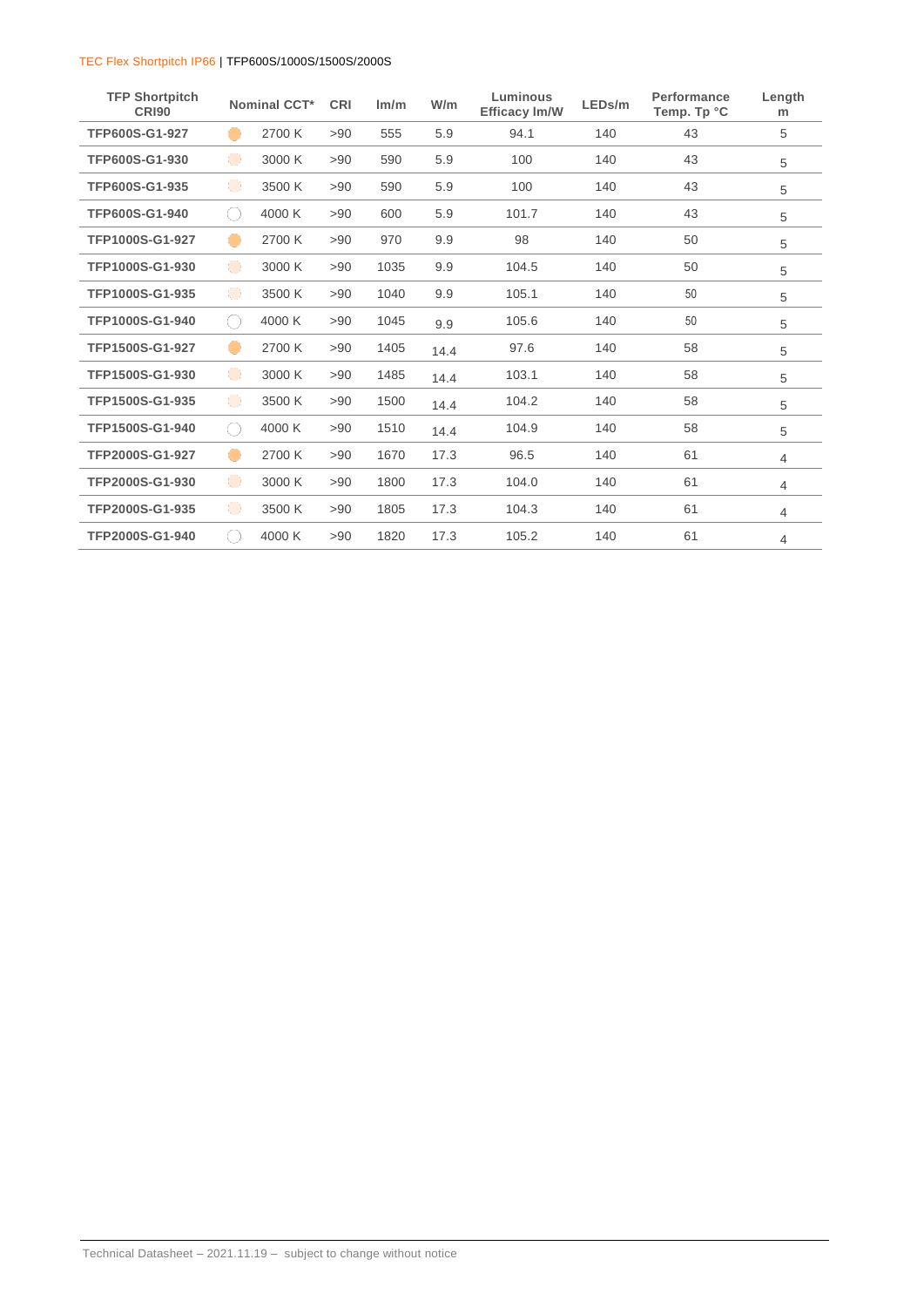#### **Photometric characteristics**

## **TFPx00S-G1-827**



#### **TFPx00S-G1-830**



#### **TFPx00S-G1-835**

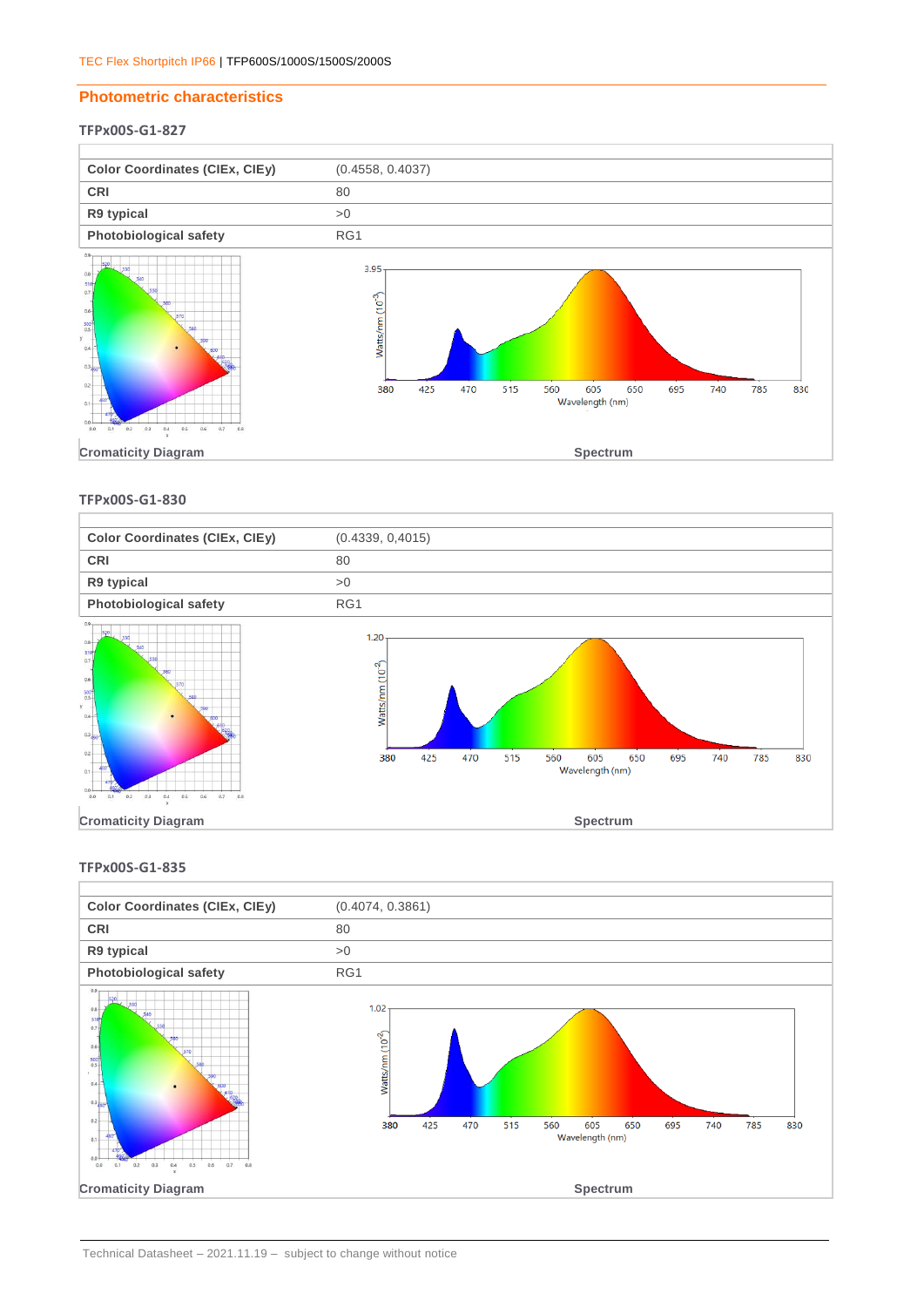#### **TFPx00S-G1-840**



**TFPx00S-G1-850**



#### **TFPx00S-G1-865**

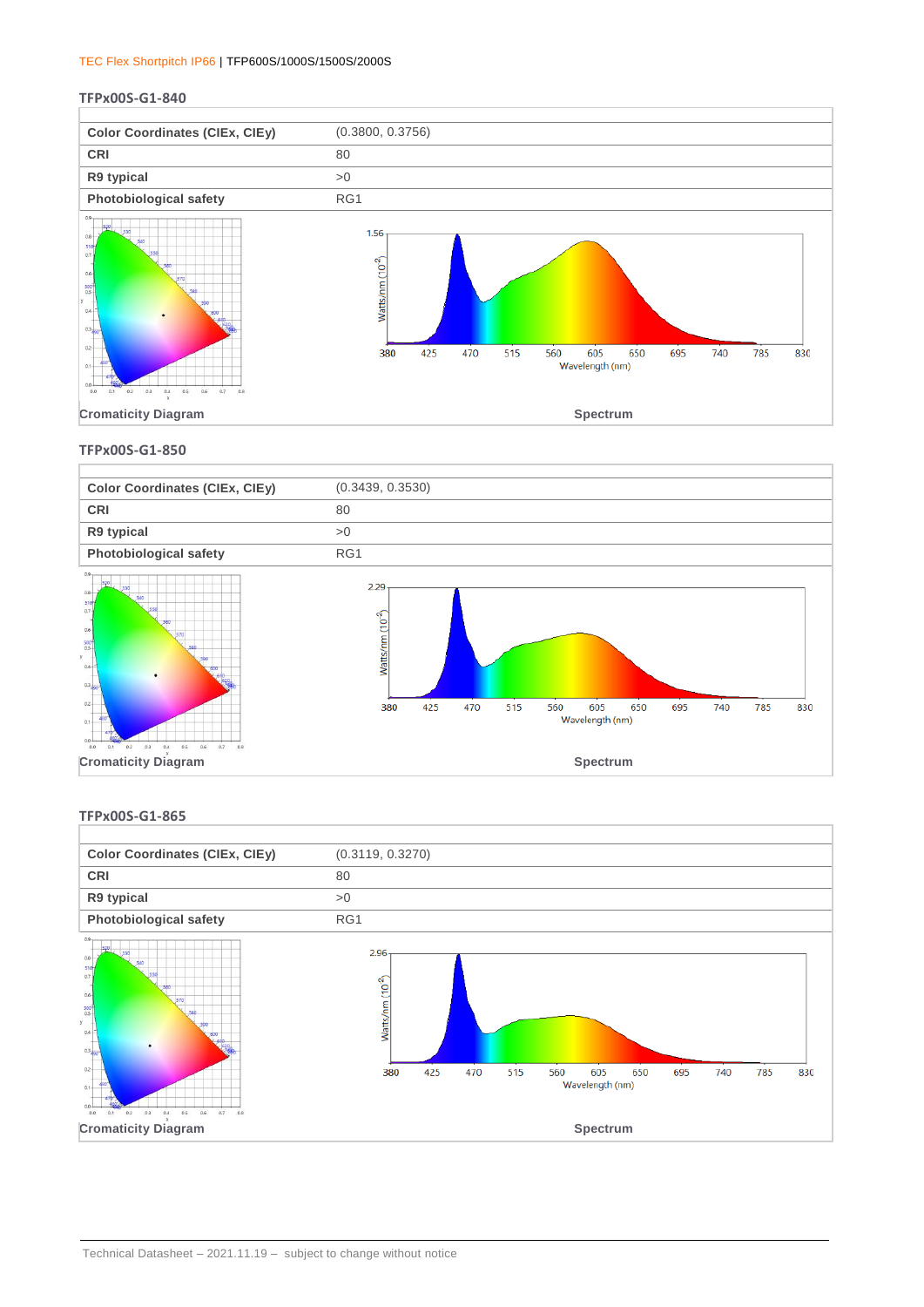#### **TFPx00S-G1-927**



**TFPx00S-G1-930**



#### **TFPx00S-G1-935**

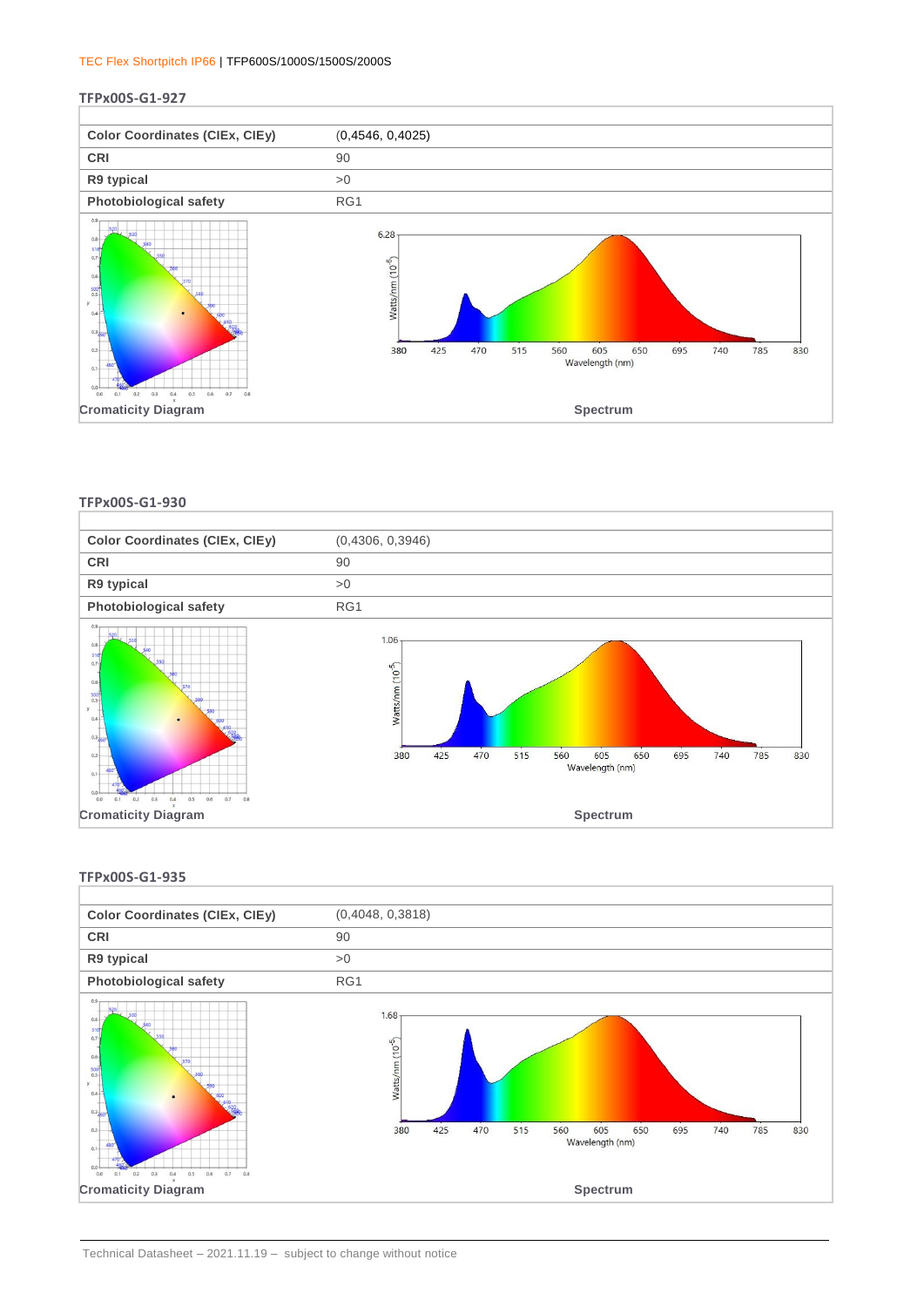#### **TFPx00S-G1-940**



## **Light Distribution**



## **Luminous Flux maintenance according to Tp value**



Note: Light flux varies with the temperature measured @Tc point; nominal values is given @Tc = Tp. Flux increases when Tc decreases. Valid both for CRI80 and CRI90.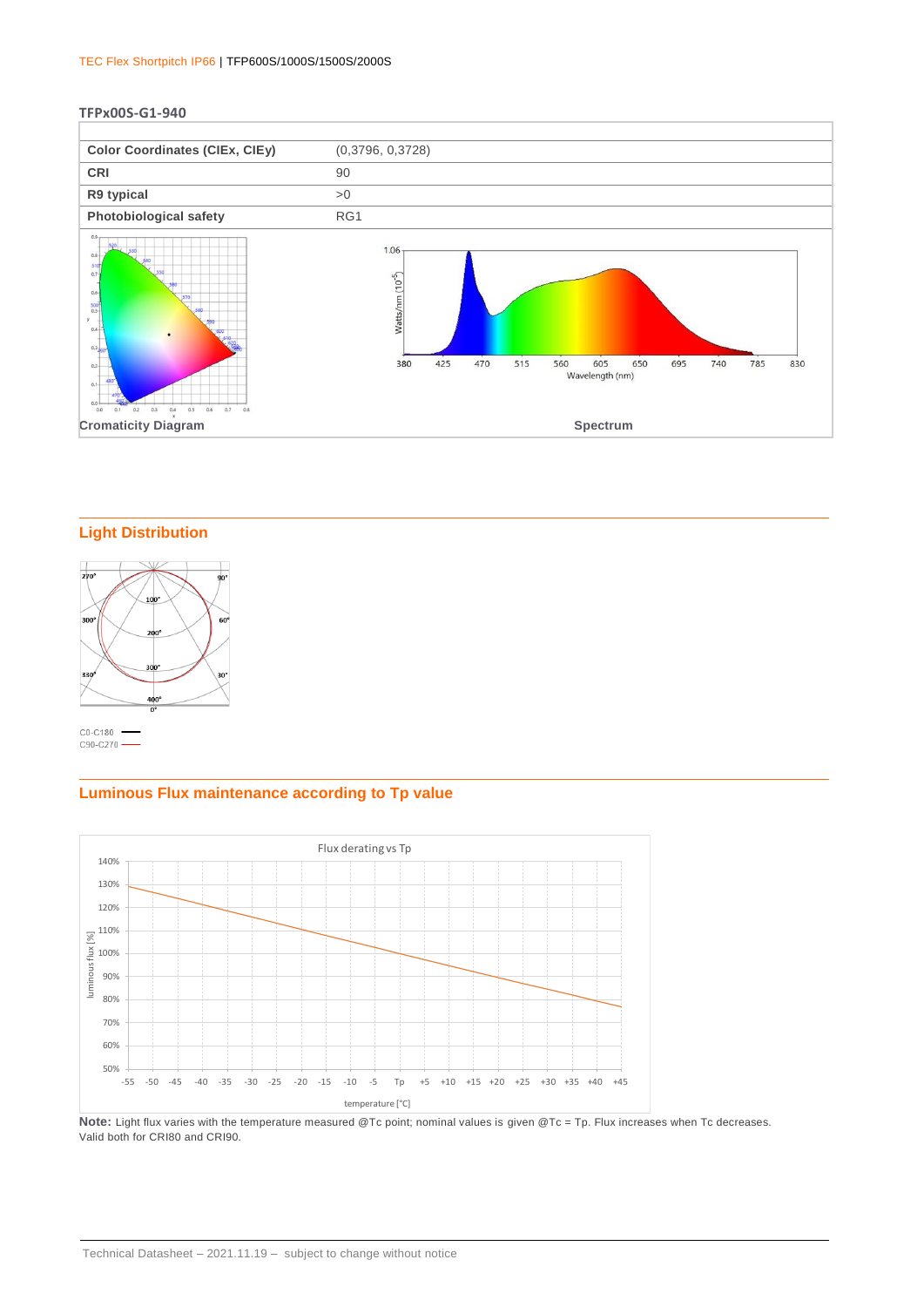## **Lumen maintenance for TEC Flex Protect Shortpitch**

| <b>Supply Voltage</b> | <b>Tp Temperature</b> | L80B10  | L80B50  | L70B10  | <b>L70B50</b> |
|-----------------------|-----------------------|---------|---------|---------|---------------|
| <b>24V</b>            | $45^{\circ}$ C        | >50.000 | >50.000 | >50.000 | >50.000       |
| <b>24V</b>            | $55^{\circ}$ C        | >50.000 | >50.000 | >50.000 | >50.000       |
| <b>24V</b>            | $65^{\circ}$ C        | >50.000 | >50.000 | >50.000 | >50.000       |
| <b>24V</b>            | 70°C                  | >50.000 | >50.000 | >50.000 | >50.000       |

# **Ordering Data**

| <b>Product description</b> | <b>Product code</b><br>(EAN10) | <b>Dimensions</b><br>(length x width x height) | Package content*<br>(EAN40) |
|----------------------------|--------------------------------|------------------------------------------------|-----------------------------|
| TFP600S-G1-827             | 4062172134279                  | 280X 305X 180mm                                | 10x Led strip               |
| TFP600S-G1-830             | 4062172134293                  | 280X 305X 180mm                                | 10x Led strip               |
| TFP600S-G1-835             | 4062172251440                  | 280X 305X 180mm                                | 10x Led strip               |
| TFP600S-G1-840             | 4062172134316                  | 280X 305X 180mm                                | 10x Led strip               |
| TFP600S-G1-850             | 4062172134330                  | 280X 305X 180mm                                | 10x Led strip               |
| TFP600S-G1-865             | 4062172134354                  | 280X 305X 180mm                                | 10x Led strip               |
| TFP1000S-G1-827            | 4062172134378                  | 280X 305X 180mm                                | 10x Led strip               |
| TFP1000S-G1-830            | 4062172134392                  | 280X 305X 180mm                                | 10x Led strip               |
| TFP1000S-G1-835            | 4062172251464                  | 280X 305X 180mm                                | 10x Led strip               |
| TFP1000S-G1-840            | 4062172134415                  | 280X 305X 180mm                                | 10x Led strip               |
| TFP1000S-G1-850            | 4062172134439                  | 280X 305X 180mm                                | 10x Led strip               |
| TFP1000S-G1-865            | 4062172134453                  | 280X 305X 180mm                                | 10x Led strip               |
| TFP1500S-G1-827            | 4062172134477                  | 280X 305X 180mm                                | 10x Led strip               |
| TFP1500S-G1-830            | 4062172134491                  | 280X 305X 180mm                                | 10x Led strip               |
| TFP1500S-G1-835            | 4062172251488                  | 280X 305X 180mm                                | 10x Led strip               |
| TFP1500S-G1-840            | 4062172134514                  | 280X 305X 180mm                                | 10x Led strip               |
| TFP1500S-G1-850            | 4062172134538                  | 280X 305X 180mm                                | 10x Led strip               |
| TFP1500S-G1-865            | 4062172134552                  | 280X 305X 180mm                                | 10x Led strip               |
| TFP2000S-G1-827            | 4062172134576                  | 280X 305X 180mm                                | 10x Led strip               |
| TFP2000S-G1-830            | 4062172134590                  | 280X 305X 180mm                                | 10x Led strip               |
| TFP2000S-G1-835            | 4062172251525                  | 280X 305X 180mm                                | 10x Led strip               |
| TFP2000S-G1-840            | 4062172134613                  | 280X 305X 180mm                                | 10x Led strip               |
| TFP2000S-G1-850            | 4062172134637                  | 280X 305X 180mm                                | 10x Led strip               |
| TFP2000S-G1-865            | 4062172134651                  | 280X 305X 180mm                                | 10x Led strip               |
| <b>Product description</b> | <b>Product code</b><br>(EAN10) | <b>Dimensions</b><br>(length x width x height) | Package content (EAN40)     |
| <b>TFP600S-G1-927</b>      | 4062172251075                  | 280X 305X 180mm                                | 10x Led strip               |
| TFP600S-G1-930             | 4062172251136                  | 280X 305X 180mm                                | 10x Led strip               |
| TFP600S-G1-935             | 4062172251181                  | 280X 305X 180mm                                | 10x Led strip               |
| TFP600S-G1-940             | 4062172251204                  | 280X 305X 180mm                                | 10x Led strip               |
| TFP1000S-G1-927            | 4062172251228                  | 280X 305X 180mm                                | 10x Led strip               |
| TFP1000S-G1-930            | 4062172251242                  | 280X 305X 180mm                                | 10x Led strip               |
| TFP1000S-G1-935            | 4062172251266                  | 280X 305X 180mm                                | 10x Led strip               |
| TFP1000S-G1-940            | 4062172251280                  | 280X 305X 180mm                                | 10x Led strip               |
| TFP1500S-G1-927            | 4062172251303                  | 280X 305X 180mm                                | 10x Led strip               |

Technical Datasheet – 2021.11.19 – subject to change without notice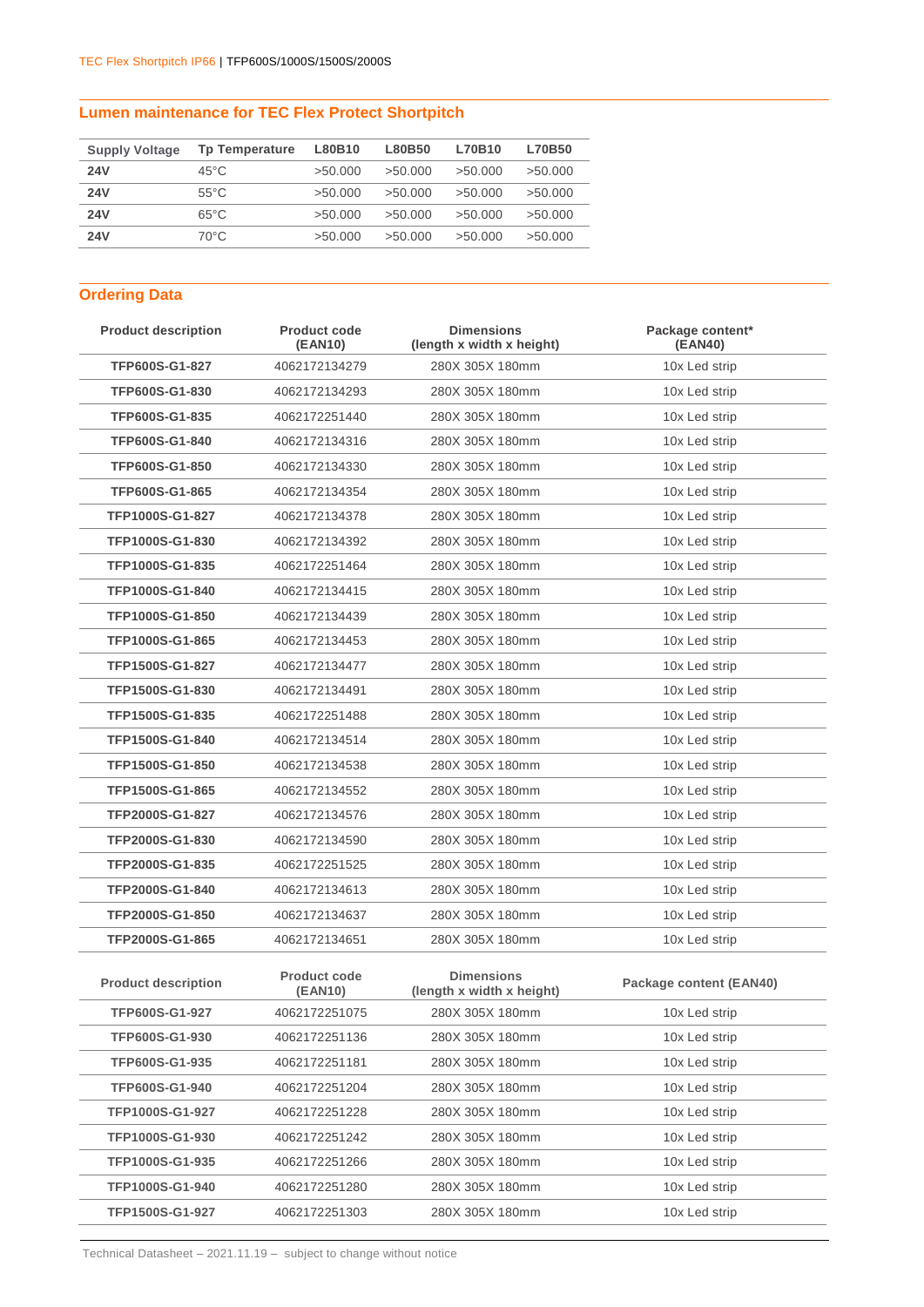| TFP1500S-G1-930 | 4062172251327 | 280X 305X 180mm | 10x Led strip |
|-----------------|---------------|-----------------|---------------|
| TFP1500S-G1-935 | 4062172251341 | 280X 305X 180mm | 10x Led strip |
| TFP1500S-G1-940 | 4062172251389 | 280X 305X 180mm | 10x Led strip |
| TFP2000S-G1-927 | 4062172268684 | 280X 305X 180mm | 10x Led strip |
| TFP2000S-G1-930 | 4062172268707 | 280X 305X 180mm | 10x Led strip |
| TFP2000S-G1-935 | 4062172268721 | 280X 305X 180mm | 10x Led strip |
| TFP2000S-G1-940 | 4062172268745 | 280X 305X 180mm | 10x Led strip |

\*Each LED strip comes with 1 bottle of glue (5g), 10 endcaps, 40 screws, 20clips

## **Optional Accessories**

| <b>Product Type</b> | <b>Product description</b> | <b>Product code</b> | Package content            |
|---------------------|----------------------------|---------------------|----------------------------|
| <b>Connector</b>    | FX-SC08-G2-C2PF-IP54-0500  | 4052899464889       | 20x Connector (500mm wire) |
| Silicon boot        | FX-SC08-G2-BTJ-IP54        | 4052899568853       | 25x Silicon boot           |
| Jumper<br>22.5      | FX-SC08-G2-CT4PJ           | 4052899464858       | 25x Jumper                 |

**Note:** All TEC Flex LED strips are fully compatible with OSRAM OT and OTi LED drivers and dimmers.

## **Profile System Combinations**

CRI80 - Maximum recommended ambient temperature in case of surface mounting.

|                      |                   | TFPxx00S-G1-8xx<br><b>Surface Mounting</b> |                       | <b>TFP600S</b> | <b>TFP1000S</b> | <b>TFP1500S</b>               | <b>TFP2000S</b> |
|----------------------|-------------------|--------------------------------------------|-----------------------|----------------|-----------------|-------------------------------|-----------------|
| <b>Type</b>          |                   | <b>Product Description</b>                 | Product code<br>(EAN) |                |                 | <b>Ambient Temperature °C</b> |                 |
|                      | Slim Profile      | <b>LTS-2000</b>                            | 4062172207300         | 50             | 50              | 50                            | 45              |
|                      | Slim Track        | FX-QMS-G1-TU15H6-300                       | 4052899448865         | 50             | 50              | 50                            | 45              |
|                      | Slim Track        | FX-QMS-G1-TU15H6W3-300                     | 4052899448889         | 50             | 50              | 50                            | 45              |
|                      | Slim Track        | FX-QMS-G1-TU16H12-300                      | 4052899448964         | 50             | 50              | 50                            | 48              |
| Ę                    | Slim Track        | FX-QMS-G1-TU16H12W3-300                    | 4052899448988         | 50             | 50              | 50                            | 48              |
|                      | Slim Track        | FX-QMS-G1-TR19H16-300                      | 4052899449008         | 50             | 50              | 50                            | 48              |
| š<br>F.              | Slim Track        | FX-QMS-G1-TU16H12LS-300                    | 4052899449046         | 50             | 50              | 50                            | 48              |
|                      | Slim Track        | FX-QMS-G1-T45D19H19-300                    | 4052899448667         | 50             | 50              | 50                            | 45              |
| $\frac{1}{\sqrt{N}}$ | <b>Wide Track</b> | FX-QMW-G1-TK30D46H27-300                   | 4052899448827         | 50             | 50              | 50                            | 50              |
| یُنے کنے کنے کلا     | Wide Track        | FX-QMW-G1-TU26H10-300                      | 4062172114165         | 50             | 50              | 50                            | 50              |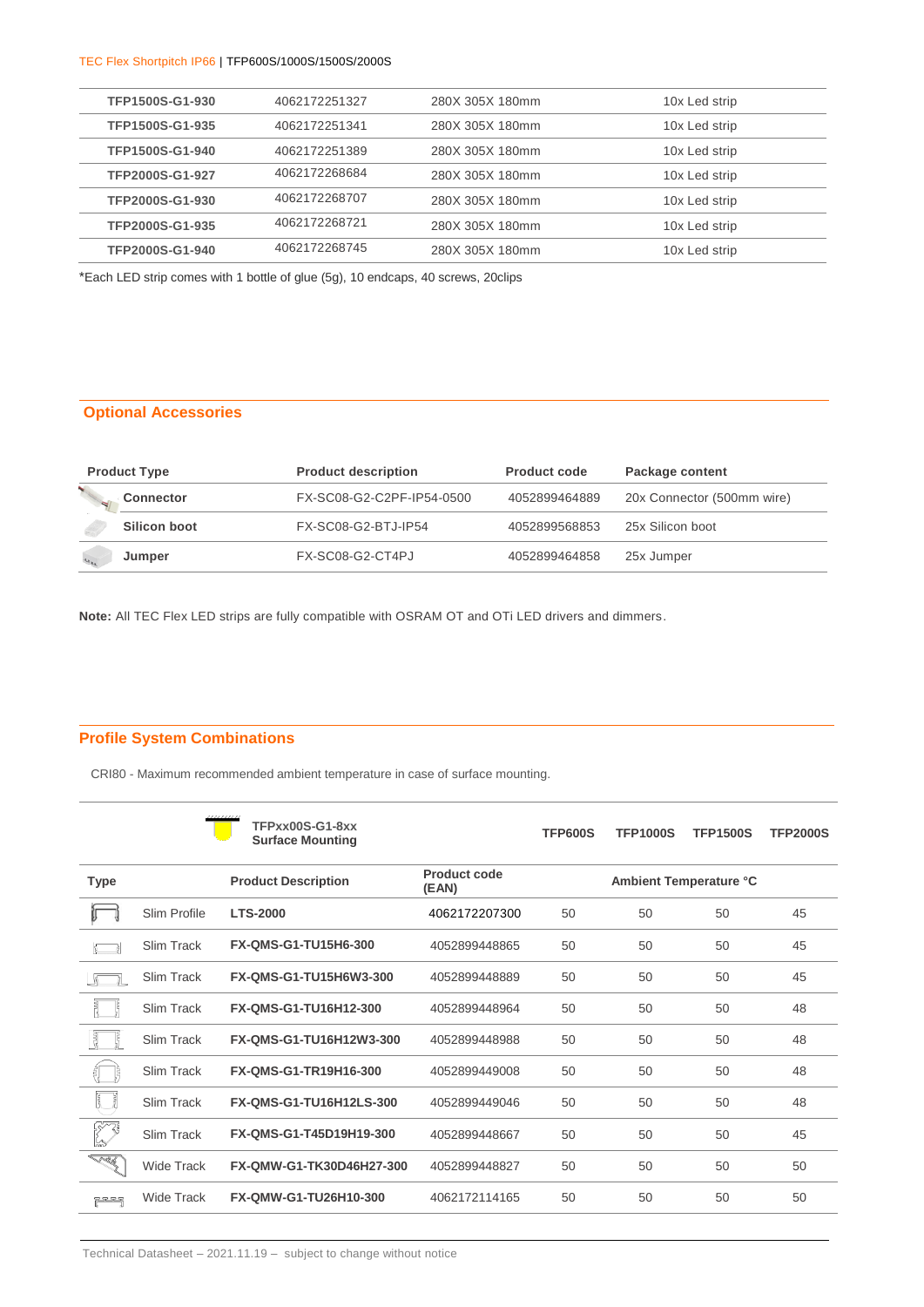| <u> RRRS</u>  | Wide Track | FX-QMW-G1-TU26H25W10-300     | 4052899448773 | 50 | 50 | 50 | 50 |
|---------------|------------|------------------------------|---------------|----|----|----|----|
| 77777         | Wide Track | FX-QMW-G1-TU26H25W2-300      | 4052899448841 | 50 | 50 | 50 | 50 |
| <u>genera</u> | Wide Track | <b>FX-QMW-G1-TU26H25-300</b> | 4052899448803 | 50 | 50 | 50 | 50 |

CRI80 - Maximum recommended ambient temperature in case of recessed mounting.

|                         |                   | $TFPxx00S-G1-Sxx$<br><b>Recessed mounting</b> |                              | <b>TFP600S</b> | <b>TFP1000S</b> | <b>TFP1500S</b>        | <b>TFP2000S</b> |
|-------------------------|-------------------|-----------------------------------------------|------------------------------|----------------|-----------------|------------------------|-----------------|
| <b>Type</b>             |                   | <b>Product Description</b>                    | <b>Product code</b><br>(EAN) |                |                 | Ambient Temperature °C |                 |
|                         | Slim Profile      | <b>LTS-2000</b>                               | 4062172207300                | 50             | 50              | 45                     | 40              |
|                         | <b>Slim Track</b> | FX-QMS-G1-TU15H6-300                          | 4052899448865                | 50             | 50              | 45                     | 40              |
|                         | Slim Track        | FX-QMS-G1-TU15H6W3-300                        | 4052899448889                | 50             | 50              | 45                     | 40              |
|                         | Slim Track        | FX-QMS-G1-TU16H12-300                         | 4052899448964                | 50             | 50              | 48                     | 43              |
| ₿                       | Slim Track        | FX-QMS-G1-TU16H12W3-300                       | 4052899448988                | 50             | 50              | 48                     | 43              |
|                         | <b>Slim Track</b> | FX-QMS-G1-TR19H16-300                         | 4052899449008                | 50             | 50              | 48                     | 43              |
| Ï<br>ť                  | Slim Track        | FX-QMS-G1-TU16H12LS-300                       | 4052899449046                | 50             | 50              | 48                     | 43              |
| <b>SA</b>               | <b>Slim Track</b> | FX-QMS-G1-T45D19H19-300                       | 4052899448667                | 50             | 50              | 45                     | 40              |
| <u>S</u>                | <b>Wide Track</b> | FX-QMW-G1-TK30D46H27-300                      | 4052899448827                | 50             | 50              | 50                     | 48              |
| ي<br>الله <u>ڪ ته ڪ</u> | <b>Wide Track</b> | FX-QMW-G1-TU26H10-300                         | 4062172114165                | 50             | 50              | 48                     | 43              |
| <b>RESERVE</b>          | <b>Wide Track</b> | FX-QMW-G1-TU26H25W10-300                      | 4052899448773                | 50             | 50              | 45                     | 40              |
| -52.52.5                | <b>Wide Track</b> | FX-QMW-G1-TU26H25W2-300                       | 4052899448841                | 50             | 50              | 45                     | 40              |
|                         | <b>Wide Track</b> | FX-QMW-G1-TU26H25-300                         | 4052899448803                | 50             | 50              | 45                     | 40              |

CRI90 - Maximum recommended ambient temperature in case of surface mounting.

|             |                   | TFPxx00S-G1-9xx<br><b>Surface Mounting</b> |                              | <b>TFP600S</b> | <b>TFP1000S</b> | <b>TFP1500S</b>        | <b>TFP2000S</b> |
|-------------|-------------------|--------------------------------------------|------------------------------|----------------|-----------------|------------------------|-----------------|
| <b>Type</b> |                   | <b>Product Description</b>                 | <b>Product code</b><br>(EAN) |                |                 | Ambient Temperature °C |                 |
|             | Slim Profile      | <b>LTS-2000</b>                            | 4062172207300                | 50             | 50              | 50                     | 45              |
|             | Slim Track        | FX-QMS-G1-TU15H6-300                       | 4052899448865                | 50             | 50              | 50                     | 45              |
|             | Slim Track        | FX-QMS-G1-TU15H6W3-300                     | 4052899448889                | 50             | 50              | 50                     | 45              |
|             | Slim Track        | FX-QMS-G1-TU16H12-300                      | 4052899448964                | 50             | 50              | 50                     | 45              |
| Ę           | Slim Track        | FX-QMS-G1-TU16H12W3-300                    | 4052899448988                | 50             | 50              | 50                     | 45              |
|             | Slim Track        | FX-QMS-G1-TR19H16-300                      | 4052899449008                | 50             | 50              | 50                     | 45              |
|             | Slim Track        | FX-QMS-G1-TU16H12LS-300                    | 4052899449046                | 50             | 50              | 50                     | 45              |
|             | Slim Track        | FX-QMS-G1-T45D19H19-300                    | 4052899448667                | 50             | 50              | 50                     | 45              |
| <u>Sar</u>  | <b>Wide Track</b> | FX-QMW-G1-TK30D46H27-300                   | 4052899448827                | 50             | 50              | 50                     | 50              |
| بر در ده د  | <b>Wide Track</b> | FX-QMW-G1-TU26H10-300                      | 4062172114165                | 50             | 50              | 50                     | 50              |